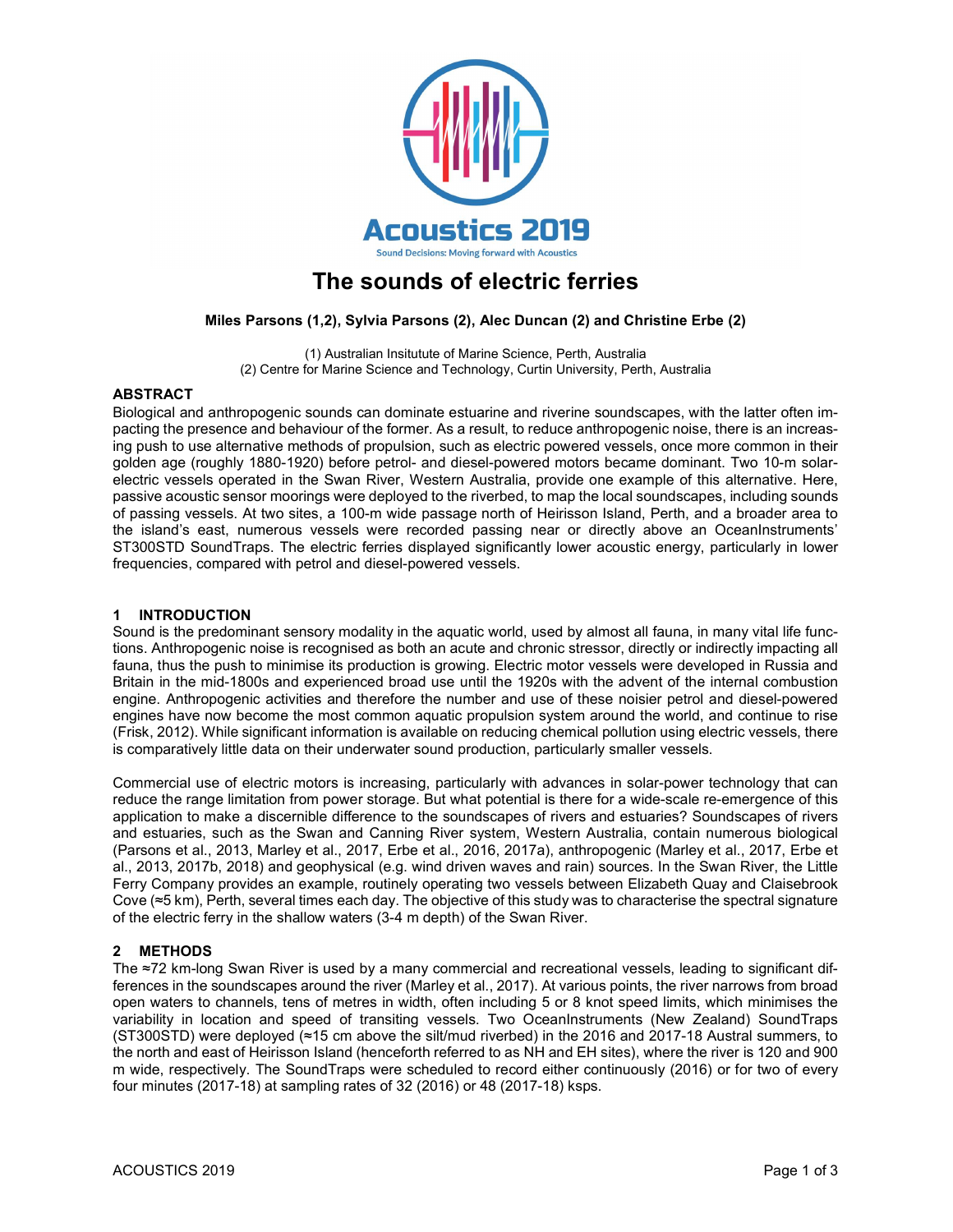

Visual confirmation of signal sources and vessel routes was conducted on the 10<sup>th</sup> and 11<sup>th</sup> February, 2018, from the northern bank of Heirisson Island, and vessel speed confirmed by timing vessel transits between a bridge to the west and a channel marker to the east (350 m). It was assumed that the vessels maintained their speed as they travelled along the vessel channel, past EH (≈100 m closest point of approach, CPA). Where visual confirmation was not available, ferry timetables, consistency of vessel signal time over multiple days, similarities of spectral content of recorded signal, and consultation with the operator were used to confirm the vessel source.

SoundTrap datasets were processed and recording clips of the Little Ferry Co. (electric) and Captain Cook Cruises (combustion) ferries were extracted with a Matlab v2014 user interface designed for analysis of underwater passive acoustic recordings, CHORUS (Gavrilov and Parsons, 2014) and purpose written functions. Broadband sound pressure levels for each pass were calculated in 1-s windows and the 1-s window with the greatest acoustic energy was deemed to correspond to the vessel's CPA. For each passing vessel, the respective 1-s CPA was Fourier-transformed in 0.25-s windows (75% overlap) to provide the power spectral density (PSD) deemed representative of the vessel source signature. Ambient noise samples were identified and analysed for periods (minimal 500 points) before and after the vessel pass and the same procedure applied. Percentiles of PSD were then computed for ambient noise and the CPA of the two types of vessel.

## 3 RESULTS

In total, 43 (2016) and 17 (2017) Little Ferry Co. and 10 (2016) and 8 (2017) Captain Cook Cruises passes were analysed at the NH site. At the EH site, 18 (2016) and 2 (2017) Little Ferry Co. and 0 (2016) and 3 (2017) Captain Cook Cruises passes were analysed. In all recordings, the electric vessel displayed less broadband energy than the combustion engine ferry. While some energy was present in the electric ferry recordings there was a marked difference between the two vessel types in the lower frequencies (e.g. Figure 1). This characteristic was more evident in the closer range recordings of the NH site.



Figure 1: Spectrogram of the electric ferry (left) and Captain Cook diesel powered ferry (right) passing above the North Heirisson SoundTrap site with a closest point of approach at a range of 4 m.

## 4 CONCLUSION

This study has added to the limited library of information on acoustic (pressure) signatures of small electric vessels and their contribution to underwater soundscapes, particularly in comparison with combustion engine vessels. Broadband levels, and particularly low-frequency energy lower in the recordings of the electric ferry. This difference in spectral content could reduce the impact chronic vessel noise has on marine fauna, particularly those which specialise in low-frequency sound production or reception. Broadscale use of electric motors could have profound effects, not only in the open oceans, but across small water bodies as well. As chronic noise has been recognised as a significant stressor on marine fauna, impact assessments of anthropogenic noise are increasingly evaluating long-term, cumulative effects of persistent low-intensity sources. While the data here clearly show a marked reduction in low-frequency energy, there is a paucity of information to determine by how much this may reduce the impact of chronic vessel noise on marine fauna. Future controlled-exposure behavioural studies could quantify the level of benefit electric motors may achieve, while long-term passive acoustic monitoring would observe the return from anthropogenic to biologically-driven soundscapes.